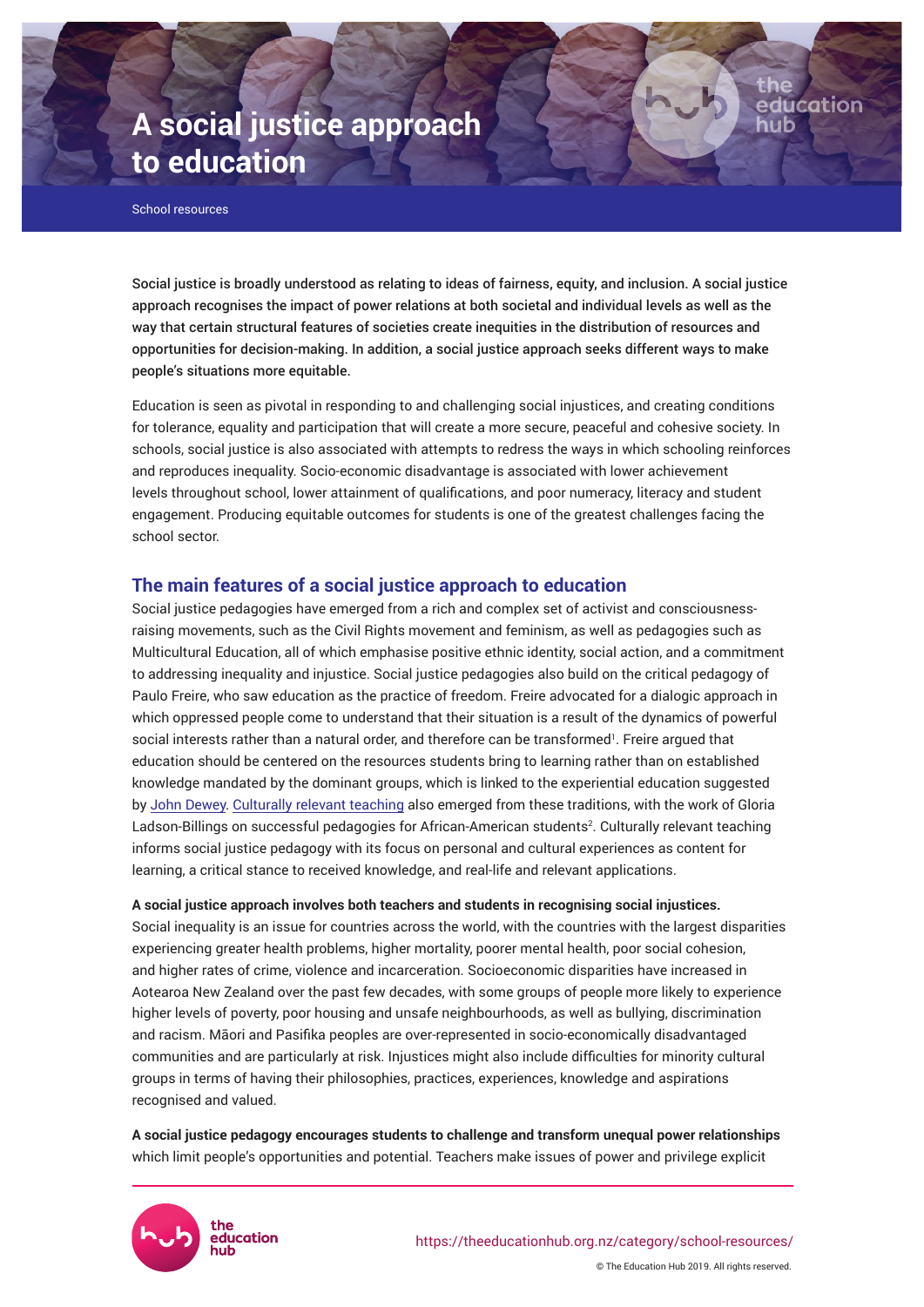and provide students with opportunities to deconstruct harmful images and affirm positive ones. Students are encouraged to decide how structures that create social inequities might be changed, and to identify the steps they can take to achieve that change.

**A commitment to social justice requires inclusive practice** which ensures that everyone is included, heard and empowered in social processes for decision-making within the school, such as school councils, particularly those who are marginalised or disadvantaged.

**Social justice approaches to education aim to support all students to achieve at a high standard**, ensuring that educational approaches serve to disrupt patterns of inequality in society. Teachers have high expectations for all students, and are confident that students have skills and knowledge from their homes and communities that can be built upon to support achievement in school subjects, disciplines and discourses.

#### **What empirical evidence is there for this philosophy in practice?**

Research shows that structural social, political and economic factors do influence students' achievement. For example, while many Pasifika students start school fluent in their own language and with rich knowledge and experiences, they soon begin to fail within the education system, for reasons linked to structural inequities and the disconnect and dismissal of their cultural values, knowledge and experiences<sup>3</sup>. Empirical evidence for the importance of culturally responsive teaching programmes in helping raise the achievement of disadvantaged students is extensive. For example, incorporating the language and culture of Pasifika students into curricular programmes and establishing respectful, reciprocal relationships with students and their families enhances Pasifika students' learning<sup>4</sup> . Similar achievement is noted with Te Kotahitanga (a cross-curricular intervention designed to raise the achievement of Māori in mainstream secondary schools<sup>5</sup> ), which was found to accelerate Māori students' achievement to three times that of Māori students in comparison schools<sup>6</sup>.

# **Social justice approaches in teaching practice**

Social justice approaches and themes in education are included in various school subjects, including the social sciences, environmental education, and health and physical education, as well as in culturally responsive initiatives. However, it is an area of education that can easily become marginalised by a focus on performance standards and teaching to the test. It is also important to be aware that the amount and quality of empirical evidence for these approaches vary.

# **Explicit, direct teaching**

Claims for explicit, direct teaching can be seen to be driven by a social justice approach that attributes inequities in learning outcomes to approaches that disadvantage and discriminate against children with diverse cultural capital and background knowledge (funds of knowledge about and skills related to academic content). Some approaches may be more suited to students with particular background knowledge that more easily aligns with a school's curriculum, but other students may require a level of explicit teaching to ensure that they have the necessary foundational knowledge for learning.

# **Targeted support**

A social justice approach to education is also reflected in strategies that aim to offer targeted support to specific groups of students. For example, efforts to support refugees and new immigrants might focus on facilitating the learning of English as an additional language. Rather than seeing students' success as

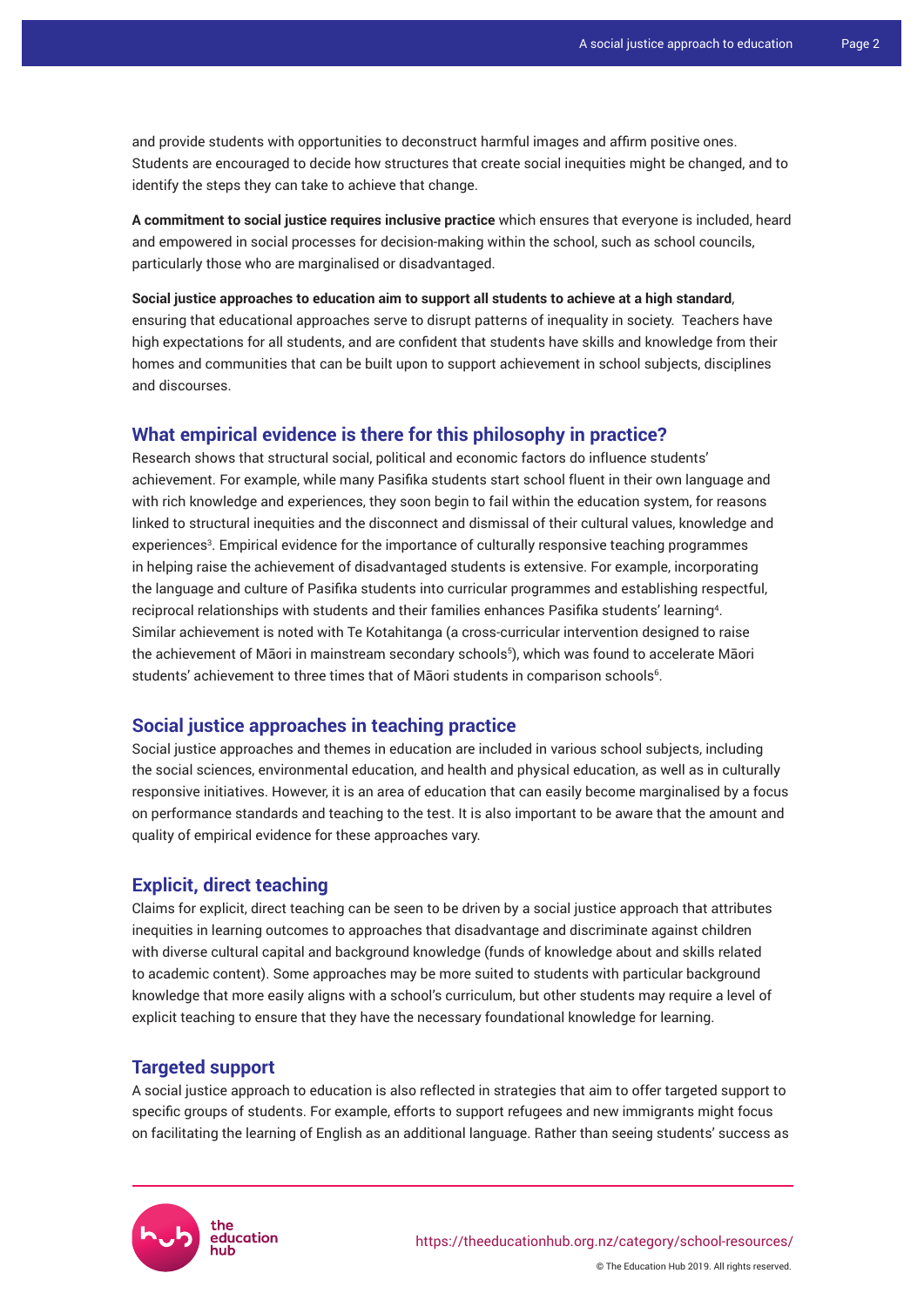the result of individual application and effort, teaching aims to support students to overcome barriers to their success.

#### **Culturally responsive pedagogies**

A social justice approach can be seen in initiatives such as *Ka Hikitia – Ka Hāpaitia ǀ The Māori Education Strategy*, the *Pasifika Education Plan* and the more recent *Supporting Pasifika Success – Action Plan for Pasifika Education*, which aim to address issues of privilege and marginalisation. These approaches recognise students as bringing positive attributes and strengths to the classroom, which are used as starting points from which to build learning experiences and support responsive teaching and learning. This is not about a tokenistic celebration of cultural diversity, however, which can lead to the stigmatisation of particular cultural groups and reinforce inequalities rather than improve equity.

#### **Bicultural pedagogies**

[Bicultural pedagogies](https://theeducationhub.org.nz/seven-principles-to-effectively-support-maori-students-as-maori/) are focused on ensuring that the aspirations of indigenous peoples are reflected within them and that indigenous philosophies, practices, knowledge and experience are included and appreciated. Teachers engage students in indigenous learning processes such as learning through dialogue and debate, or learning through connections to the wider indigenous communities and places of significance. They are honest about the historical experiences of indigenous people in relation to colonisation, displacement and discrimination, and the current situations of indigenous people in terms of inequities, ongoing discrimination and over-representation in negative indicators of health and wellbeing.

# **Active advocacy**

Advocacy is promoted when teachers support students to recognise the structures and patterns that determine the relative power of different groups in society, and the way in which some voices are more dominant in decision-making. Teachers can engage students in realising greater social justice in the community through fundraising and involvement in activities to improve the environment around them and the conditions of others. Teachers can aim to identify and mitigate school policies, practices and curricula that sustain injustices for certain students.

#### **Curriculum integration**

[Curriculum integration](https://theeducationhub.org.nz/an-introduction-to-curriculum-integration/) models which aim to organise the curriculum around relevant problems and issues that are collaboratively identified by students can be used to address issues of democracy, respect and diversity as well as social justice and advocacy.

#### **Democratic school processes**

This is reflected in a range of practices in which schools engage to elicit, listen and attend to the stories and perspectives of all the members of the school community. Schools that provide an open climate for discussing issues and inviting student involvement in school life both model democratic values and promote civic engagement and knowledge. Active citizenship that promotes social justice can be learned through the model of school processes, the way that students' lives in school are structured, how students are treated and respected, and the opportunities they are given.

#### **Citizenship education**

Citizenship education aims to support students to become informed, critically literate, socially engaged, ethically responsible and respectful of diversity. Citizenship education can promote a social justice lens